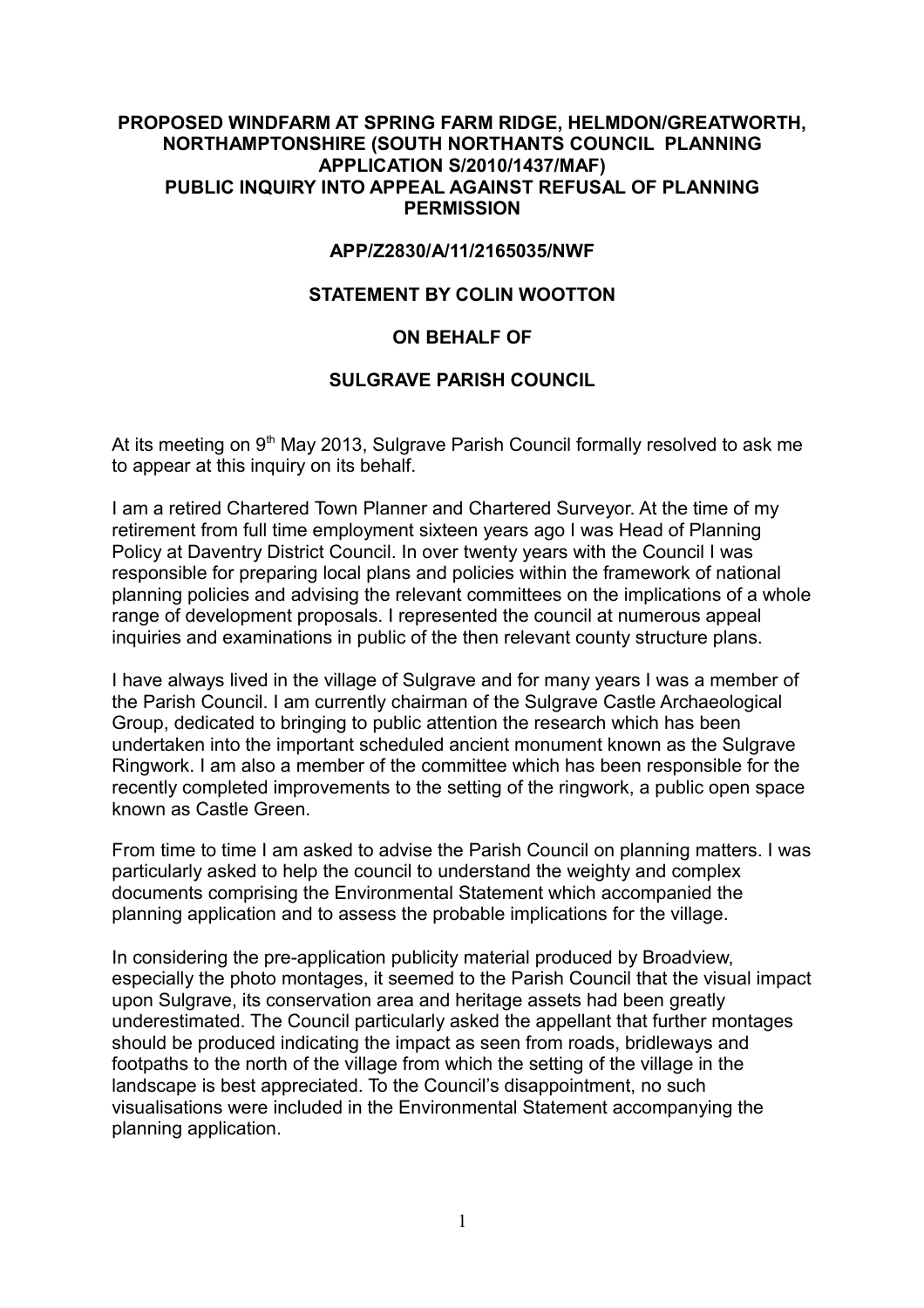The Council's view on this matter was shared by English Heritage, whose response to the consultation on the planning application included the comment that:

*Another consideration is the dominance of the Church's tower in medium to long distance views of the village and the potential for the turbines to appear in such views when approaching from the north and north west. It is advised that this wider impact is assessed more fully.*

You will appreciate that the resources of the Parish Council were not such as to allow the commissioning of professionally prepared photo montages.

I was therefore asked to prepare photo montages from photographs taken at a number of public viewpoints in and around the parish to allow the Council to make a more informed decision on the visual impact that the proposed turbines would have upon the village. I did this to the best of my ability and produced for the Council a topic study entitled "An assessment of the implications for heritage assets at Sulgrave". This is attached as Appendix 1, amended to take account of the latest government planning policy guidance.

Having carefully considered this document the Council resolved to object to the planning application on the grounds of the unacceptable visual impact the turbines would have upon the settings of the Sulgrave Conservation Area, the Sulgrave Castle Scheduled Ancient Monument, the Grade 1 listed building, Sulgrave Manor and the Grade II\* listed building, the Church of St James the Less.

The Council also resolved to object to the planning application because of the likely impact upon the unspoilt local landscape, the potential general loss of visual amenity by parishioners and a particular loss by a number of residents whose properties face in a southerly direction.

Additionally, the Council objected to the potential impact upon the network of byways, bridleways and footpaths linking the village with Helmdon, Stuchbury and Greatworth and the additional dangers to residents using the already dangerous B4525 road.

Further topic studies setting out the reasons for these objections are attached as Appendix 2 (Sulgrave Rights of Way), Appendix 3 (Loss of Visual Amenity), Appendix 4 (Traffic Implications).

In preparation for the previous inquiry, the Helmdon Stuchbury and Greatworth Windfarm Action Group (HSGWAG) commissioned the preparation of photo montages by Tomo Graphics Ltd. Some of these were from viewpoints at or near those chosen to illustrate the topic studies and clearly indicate that the latter were fair representations of how the turbines would appear in the landscape. These can be seen in HSGWAG Photomontage Pack A (75 degree angle of view) and Photomontage Pack B (40 degree angle of view), Views I, 2 and 3.

The Parish Council notes that the appellant recognises that Sulgrave Conservation Area comprises a heritage asset of the highest level of sensitivity. However, the Council considers that the failure by Broadview properly to analyse the visual impact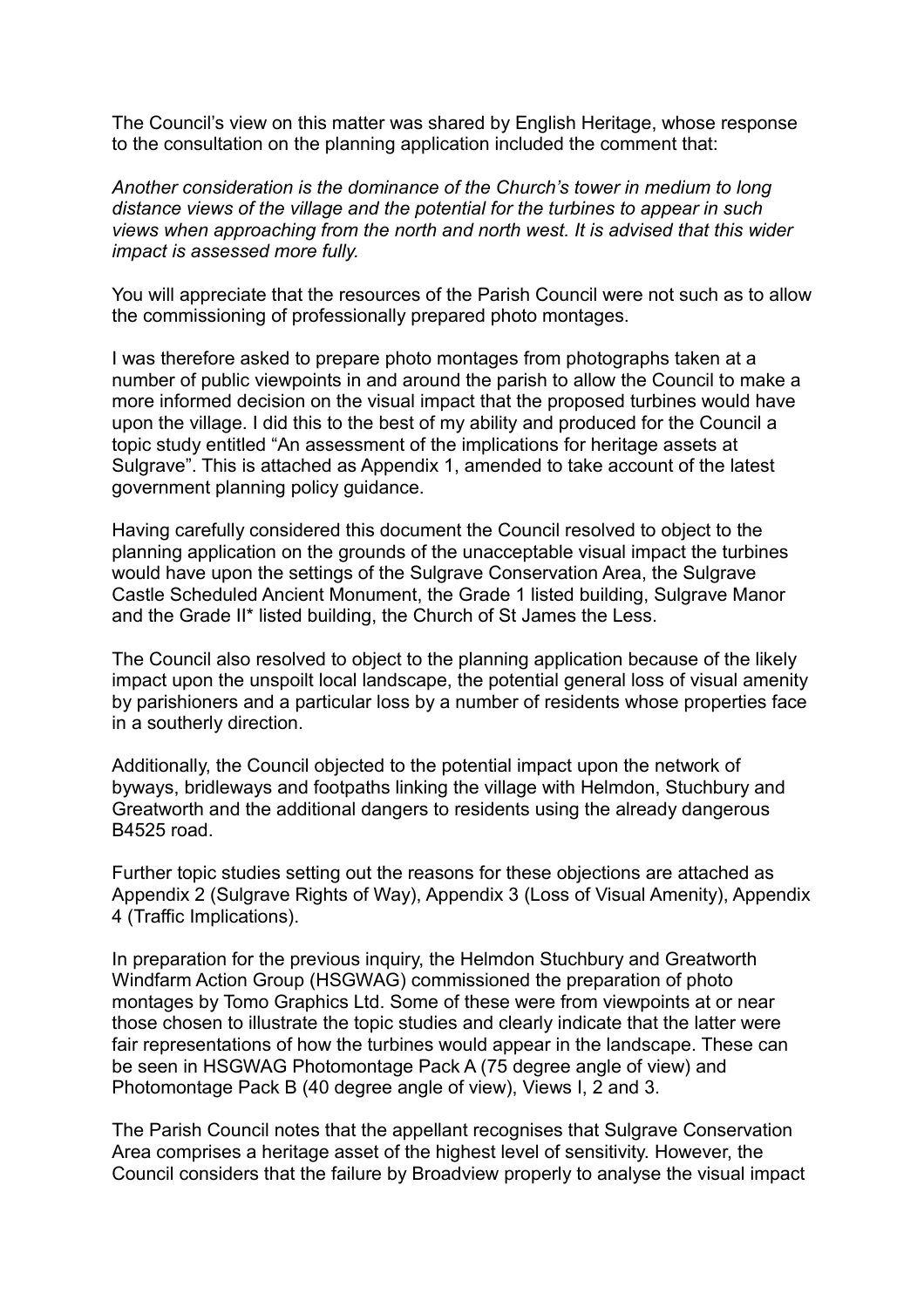on the setting of Sulgrave heritage assets as viewed from north of the village led to the mistaken conclusion that the impact of the proposal upon it was merely "Moderate Adverse"

The Environmental Statement accompanying the planning application states that: *"With respect to potential impacts upon the setting of heritage assets, if the development is considered to be within that setting and is assessed as being intrusive, it has been classified as being major adverse."* With the benefit of the photo montages in HSGWAG Photomontage Packs A and B, the Parish Council considers that the proposed turbines must be considered to be within the setting of the heritage assets and can demonstrably be seen to be intrusive and therefore the potential impact should be classified as "Major Adverse".

At this point I note that, after failing to respond to repeated requests for the preparation of photo montages illustrating the visual impact of the proposal as seen from viewpoints to the north of the village, just before the previous public inquiry the appellant produced such a montage from the Sulgrave Old Windmill viewpoint. As with all of the appellant's photo montages, this is at the unnecessarily wide angle of ninety degrees, a point with which I deal in more detail at appendix 1a.

This latest photo montage from this viewpoint simply verifies the accuracy of that commissioned by HSGWAG . It confirms that all five turbines would be seen on the horizon to the south of the village, with the full circle of the rotating blades visible, completely dominating the setting of the conservation area and replacing the ancient church as the most significant feature in the landscape. Taken at such a wide angle and in such dull light, what it does not do is give a true impression of the magnitude of the impact as shown in professional single frame montage prepared for HSGWAG. This is at an angle of view which would have been a mandatory requirement under the accepted guidance from the Highland Council.

This is important because the latest government planning policy guidance in the National Planning Policy Framework states that the significance of a heritage asset can be harmed through development within its setting. The NPPF further states that: "*Substantial harm to heritage assets of the highest significance, notably scheduled monuments, protected wreck sites, battlefields, grade I and II\* listed buildings, grade I and II\* registered parks and gardens, and World Heritage Sites, should be wholly exceptional."*

The Parish Council considers that the harm to the setting of heritage assets at Sulgrave, comprising a scheduled ancient monument, grade I and II\* listed buildings and a registered park and garden, would be substantial and the wider environmental benefits of the proposal would not be such as to justify this as being an exceptional case where the harm should be permitted.

Sulgrave is an attractive Northamptonshire village, almost all of which is within a designated conservation area, centred on the internationally important Manor, the Church and the ancient Castle site. Its character is much appreciated both by the inhabitants and the many visitors. That it is truly valued by the people who live in the village can be seen in the results of tireless work by volunteers in improving and maintaining public open spaces such as Castle Green and the Pocket Park, creating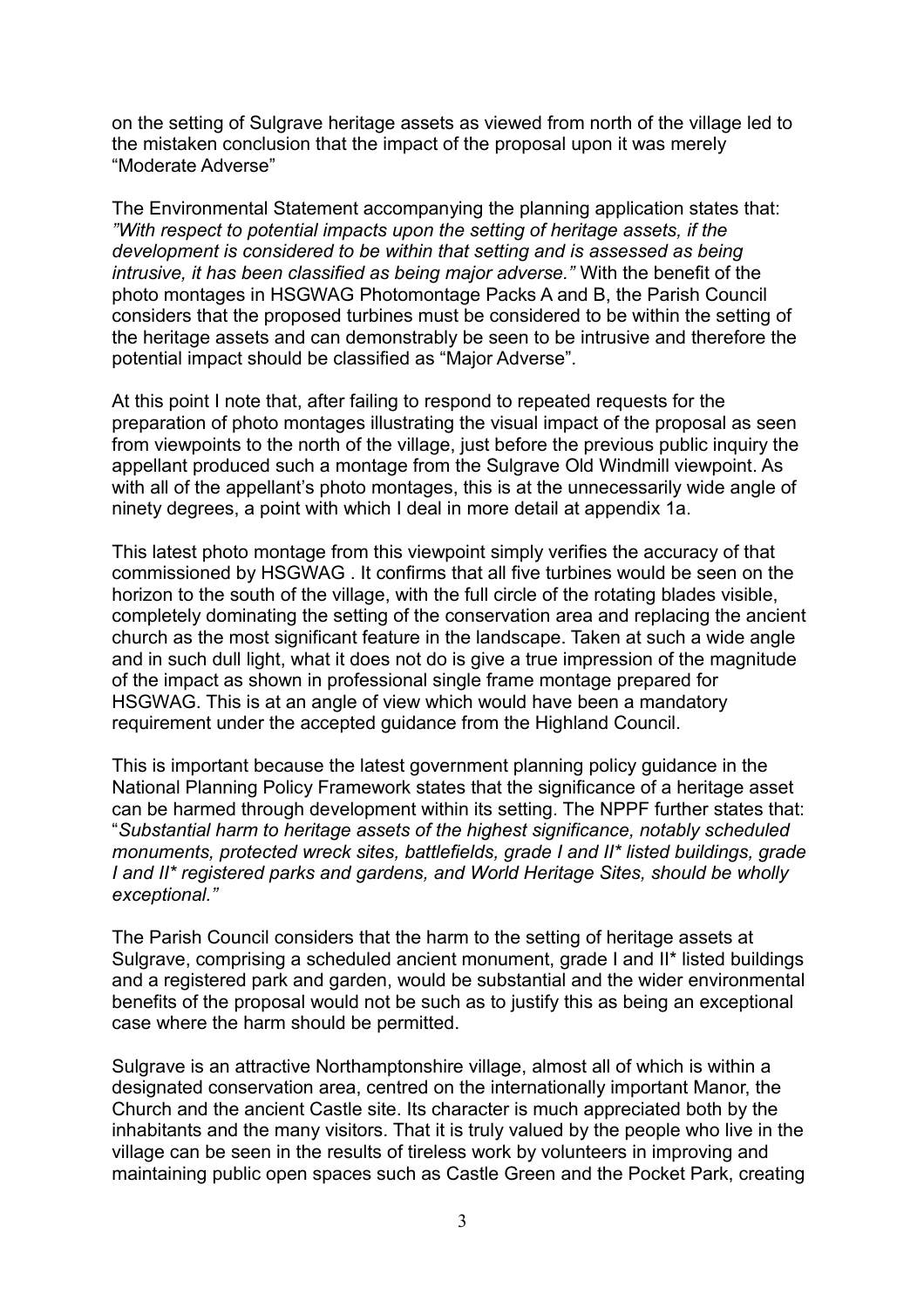and manning the community shop in its listed building and looking after the network of bridleways and footpaths. Inevitably, many people work in distant places but it is far from being a soulless dormitory settlement inhabited by people with little interest in their surroundings. Local people, young and old, use the surrounding countryside for regular recreation on foot, horseback or bicycle.

On their doorsteps they have a traditional heart of England enclosure landscape of small fields, with their hedgerows still mainly intact, of copses, of ancient barns, of byways, green lanes and minor roads winding unobtrusively through the countryside. Far from any main roads, walks and rides here can be enjoyed in a silence which is sometimes almost profound with views uncluttered by modern intrusions.

I note from the government's latest National Planning Policy Framework that *"planning decisions should aim to identify and protect areas of tranquillity which have remained relatively undisturbed by noise and are prized for their recreational and amenity value for this reason"*. Anyone walking the local footpaths will be able to agree with me and the many walkers, cyclists and horse riders who cross the site of the proposed turbines that this is just such an area of tranquillity.

The Parish Council views with great concern the proposal to insert into this small scale, unspoilt landscape five alien structures completely out of proportion to any other features, thus enormously devaluing the enjoyment and appreciation of the countryside by parishioners and visitors alike.

From its perspective to the north of the proposed windfarm site, the Parish Council is at a loss to understand the appellant's assertion that the proposal will *"form a compact, balanced group of turbines which relates well to the grain and scale of the surrounding landscape"* and *"relates well to local landscape character and respects the scale and composition of the landscape"*.

The Environmental Statement contains no analysis or description of *the grain and scale of the surrounding landscape* to which the turbines are said to relate so well. In particular there is no reference to the vertical scale of the turbines and their proportion in relation to the vertical scale of the receiving landscape. It is therefore not clear how the judgement that the scheme relates well to the local landscape character, is reached.

The Council's view is that far from "*respecting the scale and composition of the landscape*", the turbines would be a totally out-of-scale element in a small scale landscape and would be completely at odds with its present composition, especially the almost total absence of large man made features.

This is clearly important in that the recent National Planning Policy Framework requires planning decisions to take account of the different roles and character of different areas and in doing so to recognise the intrinsic character and beauty of the countryside.

Government policy is that when local planning authorities are considering renewable energy applications they should attach significant weight to the wider environmental benefits of the proposal in reducing CO2 emissions.